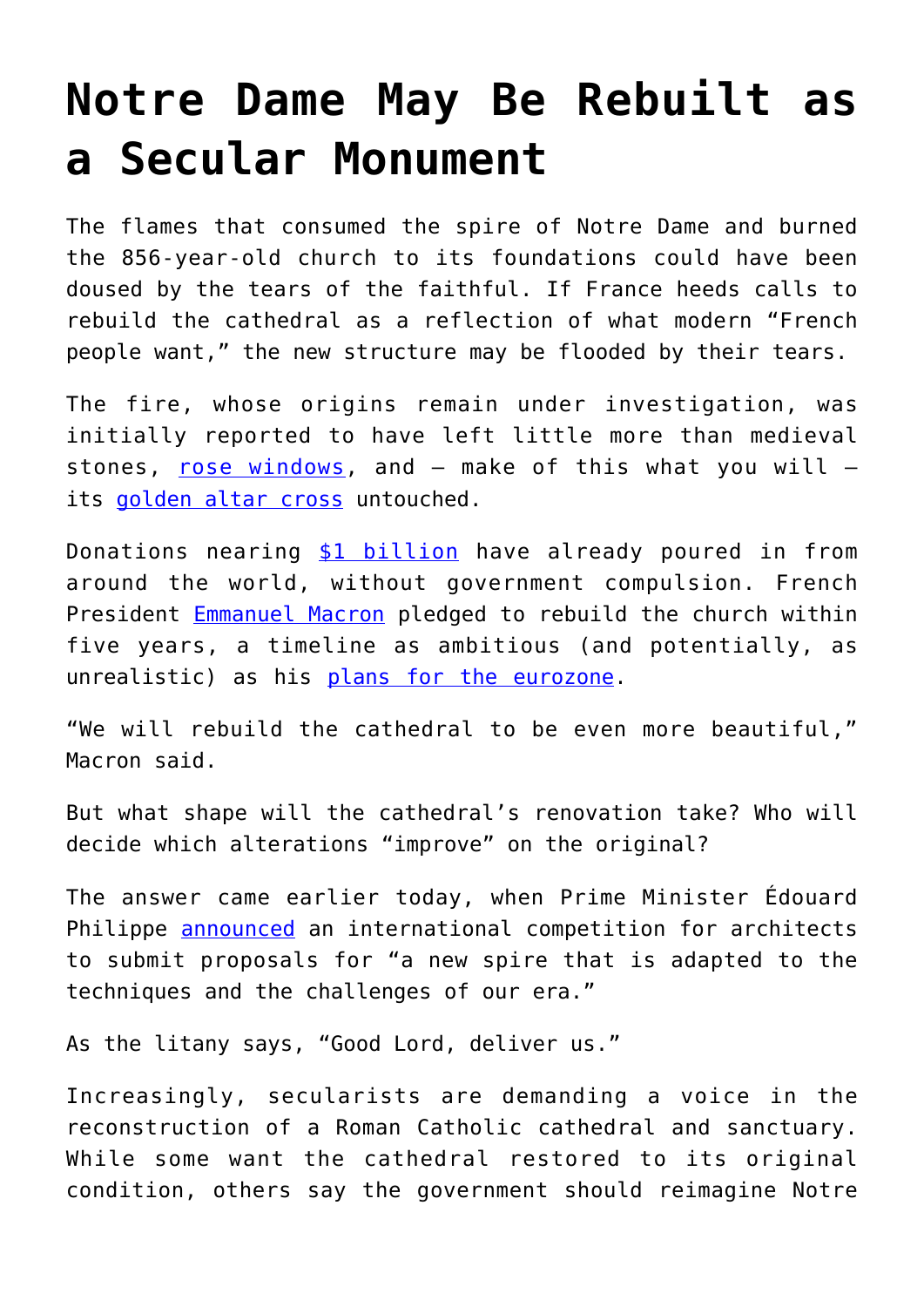Dame as a multi-faith monument or a tribute to European secularism. *Rolling Stone* [reports](https://www.rollingstone.com/culture/culture-features/notre-dame-cathedral-paris-fire-whats-next-822743/) that John Harwood, an architectural historian and associate professor at the University of Toronto "believes that it would be a mistake to try to recreate the edifice as it once stood." He notes:

*Any rebuilding should be a reflection not of an old France, or the France that never was — a non-secular, white European France — but a reflection of the France of today, a France that is currently in the making. 'The idea that you can recreate the building is naive. It is to repeat past errors, category errors of thought, and one has to imagine that if anything is done to the building it has to be an expression of what we want — the Catholics of France, the French people — want. What is an expression of who we are now? What does it represent, who is it for?,' he says.*

Harwood justified redesigning Notre Dame as a reflection of modern *zeitgeist*, because, "It's literally a political monument. All cathedrals are."

*Au contraire*, Monsieur Harwood.

Christians built cathedrals as earthly embassies of the kingdom of Heaven. These architectural wonders were created as expressions of faith. Their beauty and wonder provide a foretaste of the splendor and order of eternity.

Like everyone else, I was glued to the unfolding drama. As the fire devoured the building, I wondered what Paris would look like if the city's forefathers had been as secular as their descendants – if the original building had been "an expression of who we are now," rather than who we were then.

The answer I came up with is simple: The spot would be vacant. Or it would be used as yet another [ugly government building](https://en.wikipedia.org/wiki/Tour_Montparnasse) or overregulated business. They would pave paradise and put up a parking lot.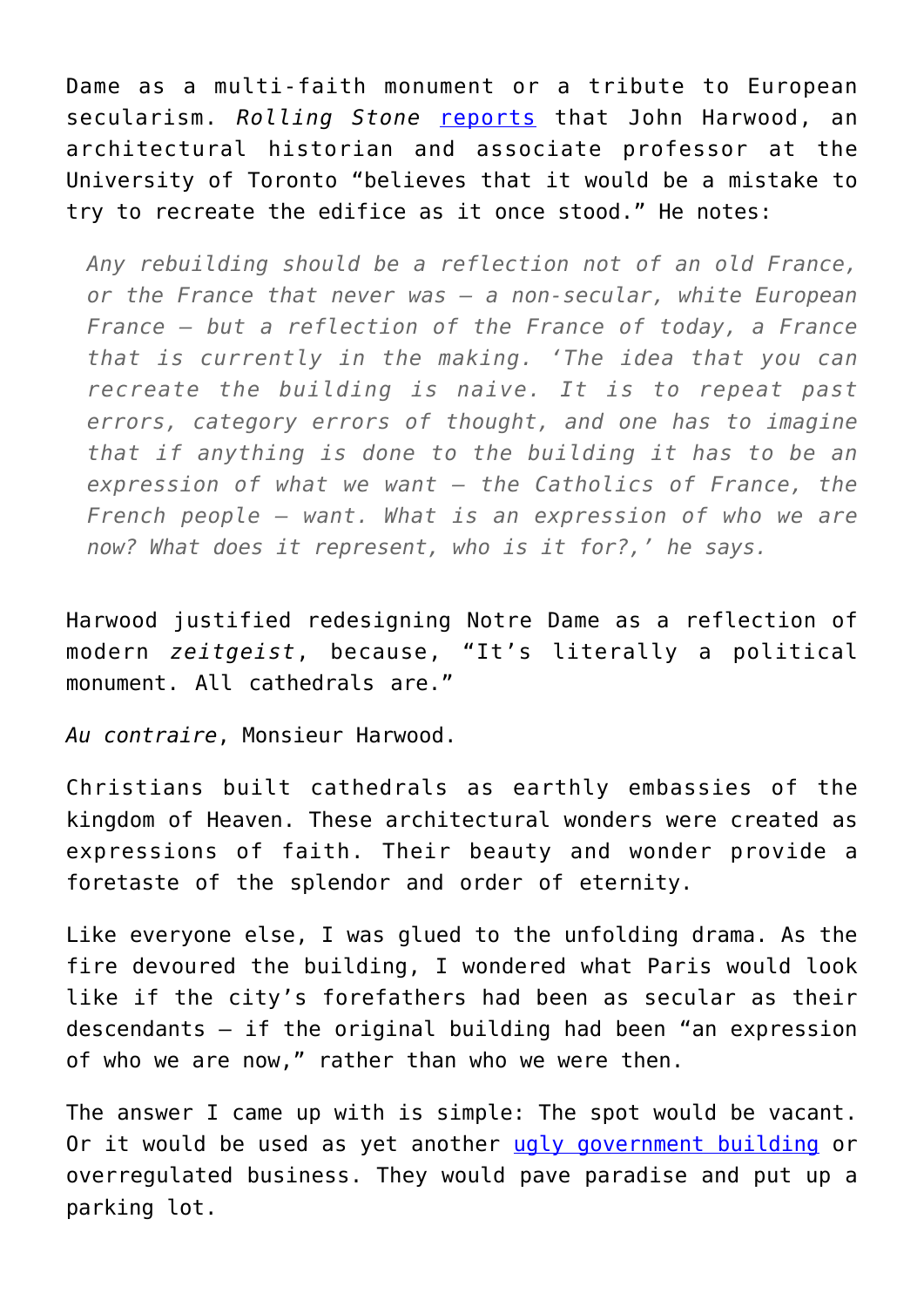Atheism erects no cathedrals. It has no Psalms or [hymns.](https://www.youtube.com/watch?v=xmwAD7nHqaY) Secularism has sterilized the imagination of the West. Even etymologically, the term atheism is fundamentally destructive.

A French political class clinging to laicité - the secular "we" Harwood wants to unleash like locusts on the decimated ruins — cannot rebuild the cathedral, because modern Europe lacks any cohesive morality. "[European values"](https://blog.acton.org/archives/101389-emmanuel-macron-and-the-problem-with-european-values.html) amount to little more than a hollowed-out shell of Christendom devoid of everything except "tolerance" and "pluralism." Atheism and polytheism have led to an embrace of [polylogism](https://wiki.mises.org/wiki/Polylogism).

Atheism, like the fires of Notre Dame (or the fires that surely burn more brightly elsewhere), destroys all it touches.

The greatest treasures of architecture, artwork, poetry, and literature created by the West were inspired by the Christian faith. The Scriptures deeply penetrated the European mind and burst out into a million triumphs of artistry. Their reason and rhythm shape the mind of everyone born into the culture to this day (albeit less than one may hope).

The burning of Notre Dame broke the heart of the West, because its symbolism goes deeper than politics, pop culture, or other bits of intellectual flotsam and jetsam. It stood as a monument of the permanent things that created Western Civilization, the things that still define each of us in the dormant, and the best, parts of our hearts. The belfries of all Christendom echo its message of hope, redemption, and peace. Only those ablaze with the fiery flame of divine love can rebuild Notre Dame, or Europe, from the debris.

Government lacks the inspiration and unifying vision necessary to build a cathedral. Politicians should assure that that the state does not assert itself into the Church's reconstruction plans. For more than eight centuries, Notre Dame as it stood to reflect a Europe of faith — so perfectly represented the